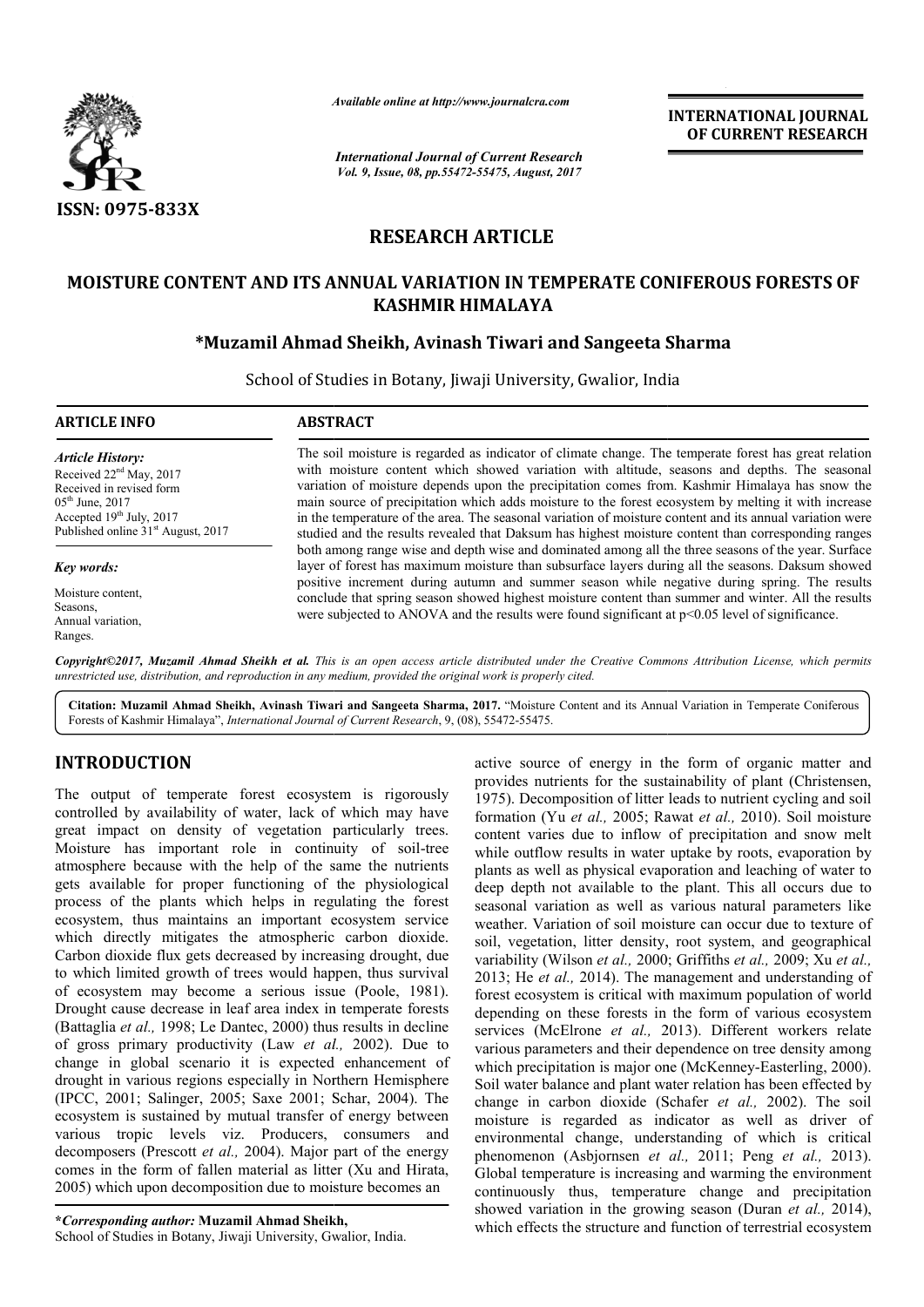(Butler *et al.,* 2012). Soil warming can change nutrient cycling which directly impacts on climate change (Peterjohn *et al.,*  1994; Rustad *et al.,* 2001; Butler *et al.,* 2012 Melillo *et al.,*  2011, Butler *et al.,* 2012; Auyeung *et al.,* 2013). Himalayas are considered youngest among all the mountain ranges of the world, consists mostly of sedimentary and metamorphic rocks, occupies 16.2% of the total geographical area and spans over 12 states of the country (Dar and Somaiah, 2013). The Himalayas in India are categorized into Northern Himalaya, Western Himalaya, Central Himalaya and North-eastern Himalaya (Nautiyal *et al.,* 2005). The geographical area of the Jammu and Kashmir state is 10138 sq. km and from which 20230 sq.km are under forest cover (Dar and Somaiah 2013). Western Himalayas showed great variation in temperature and moisture because the precipitation mostly comes in the form of snow during winter which melts with increasing temperature and adds moisture to the ecosystem. Hence current work was carried out to assess the annual variation of moisture during different seasons of the year.

## **MATERIALS AND METHODS**

### **Description of the Study Area**

The study was carried out at four sites (Ranges) of Anantnag Division Viz Daksum, Pahalgam, Kokernag and Kuthar with coordinates, (Pahalgam Latitude 33°57′08.3N Longitude 75°18′43.4E, and Daksum Latitude 33 ° 34′43.1N Longitude 75 ° 23′17.2E, Kuthar Latitude 33 ° 34′43.1N Longitude 75 ° 23′17.2E and Kokernag Latitude 33 ° 34′43.1N Longitude 75 ° 23′17.2E). The study sites shows variation in altitude with Pahalgam 2090 msl, Daksum 2293 msl, Kuthar 2016 msl and Kokernag 2029 msl. Influence of local people, tourism, and forest management were also taken into consideration during research work.

### **Sampling Techniques on the Field**

Simple random sampling method was used to take samples. During sampling various factors were taken into consideration like seasonal variation, protected or opened type, and altitudinal variation of the study area. Eight permanent quadrats of (20 m x 20 m) in each range were established and the sampling was done at various depth  $(10 - 30 \text{ cm})$ . Composite soil sample were taken for laboratory analysis. Sampling was done on seasonal basis viz. autumn, spring and summer from 2014 to 2016.

#### **Determination of moisture content**

Gravimetric Method (Kadam and Shinde 2005) was used for estimating the soil moisture content which is very easy and simple method to operate. The soil of fresh samples of 50 gm weight was placed in the moisture box and weighed on digital balance after placing the lid. The soil samples were taken to laboratory and kept in hot air oven at 100 degree. The samples were reweighed till constant weight was attained.

#### **Statistical analysis**

The statistical analysis used to test the significant differences among different species was done by applying analysis of variance (ANOVA) using sigma stat 3.5. Normality test and equal variance test were also applied following, StudentNewman-Keuls range test to examine the difference at significance level of  $p<0.005$ .

## **RESULTS**

#### **Soil moisture content variation during autumn season**

All the ranges and seasons for various depths were studied for soil moisture content and the results revealed that Daksum has highest moisture content than corresponding ranges both among range wise and depth wise. At 10 cm depth highest variation was found at Daksum with annual enhancement of 0.82% followed by Kuthar 0.76% and Pahalgam 0.73%. Kokernag showed decrement in annual variation with -0.73%. At 20 cm depth Daksum and Pahalgam showed positive variationt with 0.7% and 0.64% while Kokernag and Kuthar showed negative variation with -0.6% and -0.68%. At 30 cm depth all the ranges showed negative variation in soil moisture content with -.63%, -0.6%, -0.69% and -0.68% at Daksum, Pahalgam, Kokernag and Kuthar respectively. The variation among different range wise was found significant at P<0.05 by following ANOVA.



**Figure 1. Variation of moisture at different ranges with depth during autumn season (mean ± within SD)**

#### **Soil moisture content variation during spring season**

During spring season same trend of autumn season was followed with Daksum dominating the area both among range wise and depth wise followed by Pahalgam, Kokernag and Daksum. At 10 cm depth Kokernag showed positive variation with annual increment of 0.99% while Daksum and Pahalgam showed negative variation from 2015 to 2016 of spring season, Kuthar showed no variation on annual basis. At 20 cm depth Daksum and Kokernag showed Positive variation with increment of 1.13% and 0.82% while Pahalgam and Kuthar showed decrement in annual variation with -0.81% and - 0.99%. At 30 cm depth similar trend was followd as in 20 cm with Daksum and Kokernag showing positive variation with increment of 1.03% and 0.76% while Pahalgam and Kuthar showed negative variation with -1.67% and –0.84% respectively. Significant difference was found at P<0.05 among different ranges of the study area.



**Figure 2. Variation of moisture at different ranges with depth during spring season (mean ± within SD)**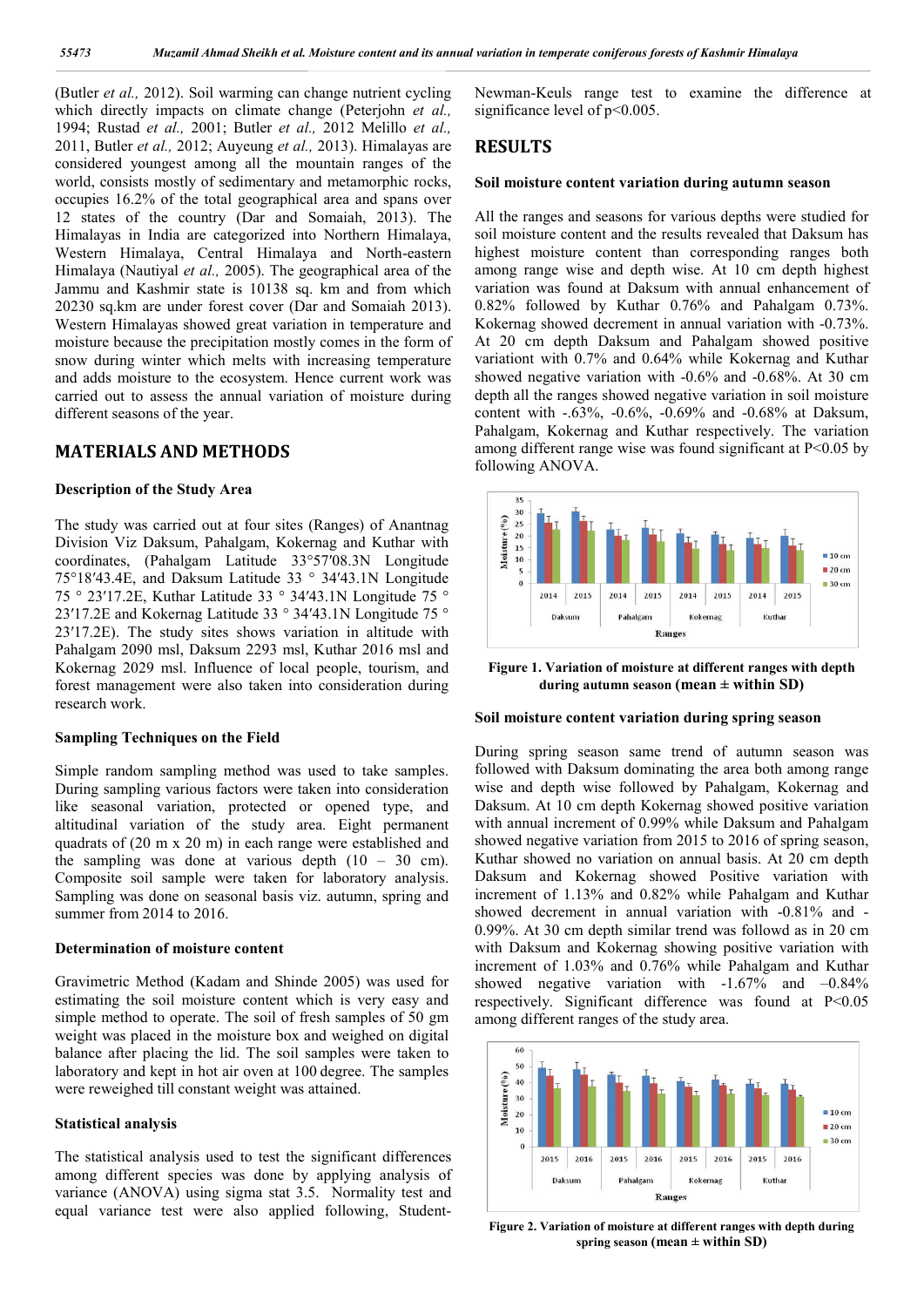### **Soil moisture content variation during summer season**

## During summer season Daksum has highest moisture content in both years while Kuthar has lowest. With depth wise moisture content decreases with increasing depth. At 10 cm depth Daksum, Pahalgam and Kokernag showed positive variation of 1.04%, 0.84% and 0.84% while Kuthar showed negative variation of -0.75%. At 20 cm depth only Daksum showed positive variation with 0.92% while Pahalgam, Kokernag and Kuthar showed negative variation with -.6%, -0.81 and -0.71% respectively. At 30 cm depth again Daksum showed Positive increment with 0.79% and remaining ranges showed negative variation in which Pahalgam has 0.74%, Kokernag -0.64% and Kuthar -0.69% respectively. The results were found statistically significant at P<0.05 among different depths and ranges.



**Figure 3. Variation of moisture at different ranges with depth during summer season (mean ± within SD)**

## **DISCUSSION**

The results of moisture content on seasonal basis revealed that spring showed highest moisture content followed by summer and autumn. The reason of having highest moisture content in Kashmir Himalaya during spring season was that the winter remains covered with snow and with onset of spring season the snow starts melting which adds the moisture to the soil during spring season while during summer and winter the moisture content gets decreased which are revealed from the current findings. Daskum showed highest moisture during all the seasons due to higher elevation. The higher elevation can have cooling effect which adds moisture to the soil and the same observations were carried out by previous workers (Griffiths 2009), while observing moisture at different altitudes. Pahalgam followed Daksum in elevation and the moisture content has the same trend thus with decreasing altitude from Daksum to Kuthar moisture content also showed variation with same trend. With increasing depth the moisture content decreases in all the ranges and in all the seasons. The decreasing trend of moisture content was also showed by (Dar *et al.,* 2015) while working in temperate coniferous forests of northern Kashmir and the range of moisture was also in accordance with the current results thus the worker supports the current findings. Similar results of soil moisture along with depth were observed (Joshi and Negi, 2015; Dar and Somaiah, 2013) which again support the results. The same workers were found that during wet conditions the moisture was highest and in current study spring has highest moisture in the soil thus are in accordance with current results. The negative variation was found at 30 cm depth which may be due to the growing atmospheric conditions which has impact on subsurface layers resulting in dryness.

## **Conclusion**

Moisture has an important parameter in regulating various activities of forest ecosystem and showed variation among different ranges as well as different depths. Highest moisture content was found at Daksum which is at higher altitude and lowest at Kuthar. Surface layer of soil showed maximum moisture content than subsurface layers. All the ranges showed increment at surface layer of soil among all the seasons while subsurface layers showed decrement except Daksum range. Spring season has maximum moisture content followed by summer and winter. This clearly indicates that moisture content decrease with increasing time at subsurface layers which may has consequences on forest vegetation. Thus during the course of time variation in climatic conditions results in decrement of moisture.

### **Acknowledgment**

Authors are highly thankful and acknowledge the Divisional Forest Officer Anantnag and Lidder Division for permission. The Range officers along with foresters and forest guards are highly acknowledged for their support, cooperation and assistance during the research work. School of studies in Botany, Jiwaji University Gwalior is also acknowledged for providing necessary laboratory facilities to carry out the research work.

## **REFERENCES**

- Angeles G, Bond B, Boyer JS, Bodribb T, Burns MJ, Cavender-Bares J, Clearwater M, Cochard H, Comstock J, Domec JC, Donovan L, Ewers F, Gartner B, Hacke U, Hinckley T, Holdbrook NM, Jones HG, Lopez-Portillo J, Lovisolo C, Martin T, Martinez-Vilalta J, Mayr S, Meinzer FC, Melcher P, Mencuccini M, Mulkey S, Nardini A, Neufeld HS, Passioura J, Pockman WT, Pratt RB, Rambal S, Richter H, Sack L, Salleo S, Schubert A, Schulte P, Sparks JP, Sperry J, Teskey R, Tyree M 2004. The Cohesion-Tension Theory. *New Phytol.*, 163: 451–452.
- Asbjornsen H, Goldsmith GR, Alvarado-Barrientos MS, Rebel K, Van Osch FP, Rietkerk M, Chen J, Gotsch S, Tobon C, Geissert DR, Gomez-Tagle A, Vache K, Dawson TE. 2011. Ecohydrological advances and applications in plant–water relations research: a review. *J Plant Ecol.,* 4:3–22.
- Auyeung DS, Suseela NV and Dukes JS 2013. Warming and drought reduce temperature sensitivity of nitrogen transformations. *Glob Chnge Biol.*, 19:662-676.
- Battaglia M, Cherry ML, Deadle CL, Sands PJ, Hingston A. 1998. Prediction of leaf area index in eucalypt plantations: effect of water stress and temperature. *Tree Physiol.*, 18: 521– 528.
- Butler SM, Melillo JM, Johnson JE, Mohan J, Steudler PA, Lux H, Burrows E, Smith RM, Vario CL, Scott L, Hill TD, Aponte N and Bowles F. 2012. Soil warming alters nitrogen cycling in a New England forest: implications for ecosystem function and structure. *Oecologia,* 168: 819-828.
- Christensen T. 1975. Wood litter fall in relation to abscission, environmental factors and the decomposition cycle in Danish Oak forest. *Oikos*, 26: 187–195.
- Cruiziat P, Cochard H, Ameglio T. 2002. Hydraulic architecture of trees: main concepts and results. *Ann For Sci.,* 59:723– 752.
- Dar AW, Pathak B and Fulekar MH. 2015. Assessment of soil organic carbon stock of Temperate Coniferous Forest in Northern Kashmir. *Intl Jnl of Envt.*, 168 -171.